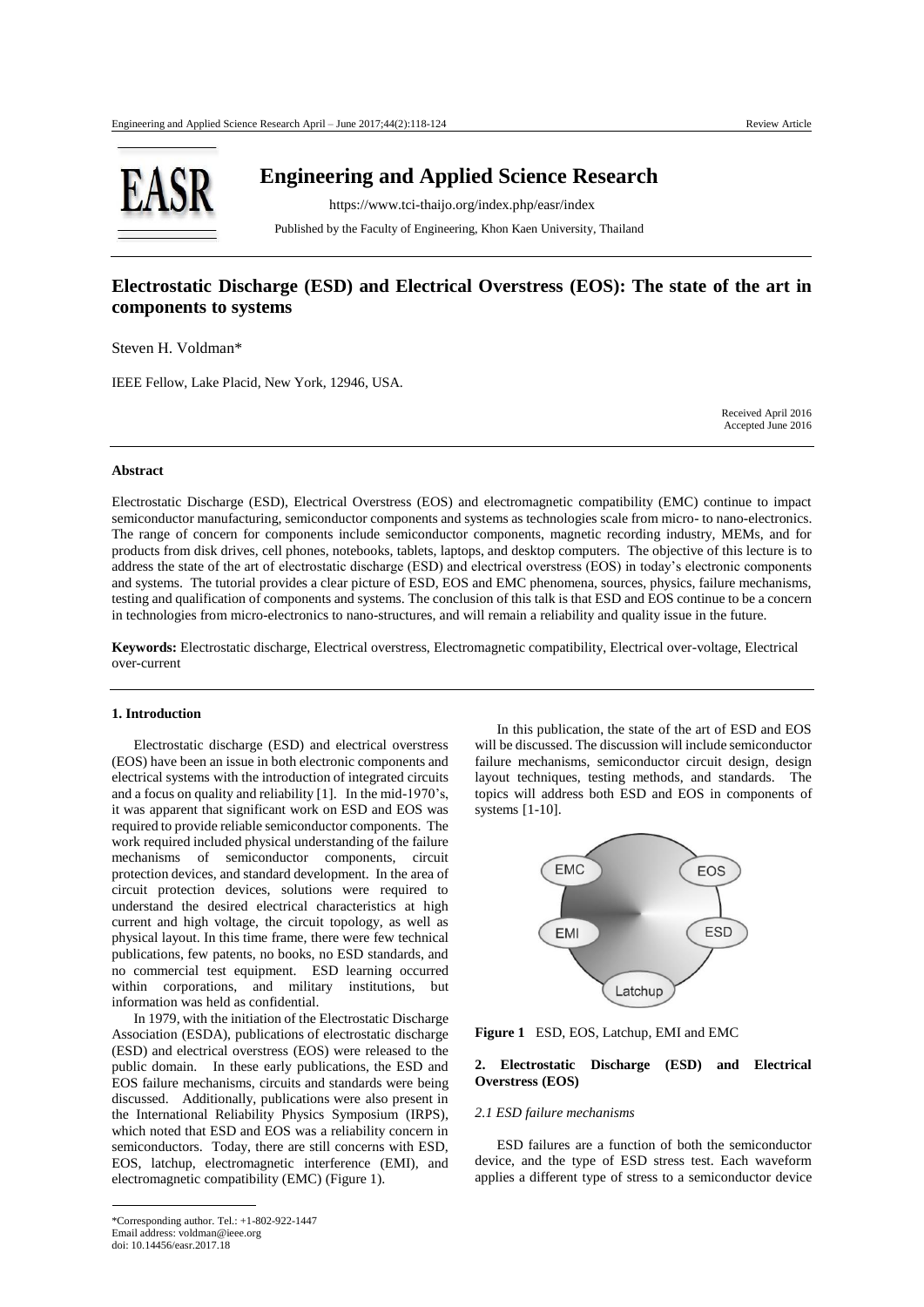or circuit [2-3]. In semiconductor devices, ESD failure can occur in the semiconductor, dielectrics, and conductors [3]. Semiconductors exist as a substrate wafer and are intrinsic, p-type or n-type. Dielectric failure can occur in the gate dielectric in the MOSFET, isolation regions, or inter-level dielectric (ILD) used in the back end of line (BEOL) materials. In silicon on insulator (SOI) technology, the buried oxide (BOX) layer can fail from ESD stress events. The metal interconnects, which consists of the contacts, vias, and conductor films used in wiring, or in inductors can fail from ESD events. In the cases of silicon regions or metal conductors, if the melting temperature of the materials is exceeded, damage can occur in the device. In dielectrics, if the breakdown voltage is exceeded, dielectric failure occurs [2-3].

ESD failure can occur when the power-to-failure is exceeded. The power-to-failure is a function of the material properties such as the adiabatic, thermal diffusion time, and steady state thermal characteristics. As a result, ESD failure is a function of the pulse width applied to the component. The dependency of power-to-failure versus pulse width is known as the Wunsch-Bell plot [2-3].

#### *2.1.1 Human Body Model (HBM)*

 From human body model (HBM) ESD events, the ESD pulse is applied to the signal pads and the power pads. ESD failure occurs in both the peripheral circuits and the ESD networks. The HBM pulse is either a positive or negative polarity event having a pulse width associated with a fixed RC time. On the peripheral circuits, the ESD networks can consist of diodes, or MOSFETs that are normally off during chip operation or a powered state. Failures can occur in the CMOS active or passive elements. Current is transferred to the power or ground rail, to avoid failure of the sensitive circuits on the signal pads. Unique circuits, that respond to the RC pulse (e.g., RC-triggered power clamps) to transfer current to the grounded reference during an ESD event.

 With scaling technology, the challenge is how to protect the sensitive circuits as they are reduced in the layout area. Additionally, the ESD networks must also be reduced in loading capacitance to meet the performance objectives of the semiconductor chip. Hence, as technology migrates to future generations, the difficulty is to provide smaller and more robust ESD networks to maintain the quality and reliability of the semiconductor chip. As a result, the challenge remains as products are scaled to nano-technology [2, 10].

### *2.1.2 Machine Model (MM)*

A second ESD model is the machine model (MM) event. The MM event is faster and has a higher current than the HBM event, with a significantly faster rise time and current magnitude. This event is also applied to the peripheral bond pads, Due to the oscillatory nature of this event, the ESD circuitry must address both positive and negative events. As semiconductor chips are scaled, it is more difficult to address the ESD current from MM events [2, 10].

#### *2.1.3 Charged Device Model (CDM)*

A third model, known as the charged device model (CDM), addresses the charging of the component substrate or power grid to a fixed voltage, and then discharged through the signal pins. The amount of charge stored is a function of the component size. Additionally, the event is a fast event, in the nanosecond time regime. Unique failures occur as the current flows from the charged core to the periphery of the grounded signal pin. ESD networks are designed to avoid current flow through dielectrics and allow discharge through desired paths [2, 10]. Figure 2 shows an example of a CDM MOSFET gate failure in a receiver network.



**Figure 2** Charged device model (CDM) failure in a MOSFET gate region

## *2.2 ESD circuits*

 In the following section, a brief view of ESD circuits are highlighted in digital, analog and RF applications [5-9].

### *2.2.1 Digital circuits*

 ESD networks for digital circuits are typically dualdiode networks, or grounded gate MOSFET networks. To avoid failure of the digital circuits, series resistors are placed between the ESD networks and the I/O circuits. To address CDM events, resistors are placed between a primary dualdiode network, and a secondary dual-diode network that is placed adjacent to the receiver networks [5-6].

#### *2.2.2 Analog circuits*

 ESD networks for analog circuits have a different layout and architecture compared to digital circuits [6-7]. Differential receivers in analog applications require highly matched ESD networks, as well as an additional network between the two input signals of a differential receiver. This is achieved using common centroid layout techniques. Additionally, in digital-analog mixed signal applications, failures can occur as signal is passed from the digital to analog core regions. Power domains of digital and analog components are separated for noise, with the consequence of introducing ESD issues core-to-core. Unique ESD networks are placed internal to the semiconductor chip between the signal lines that pass between the digital core and the analog core, as well as networks to interconnect the ground rails.

#### *2.2.3 Radio Frequency (RF) circuits*

 ESD networks for radio frequency (RF) applications are significantly different from other networks since circuit architecture is addressed in the frequency regime [9]. In RF applications, RF design techniques are used for ESD networks. An ideal RF ESD network has zero impedance in the "ESD time regime" and infinite impedance in "RF application regime." Diode elements and MOSFETs do not provide this type of frequency domain characteristics, but inductors do have this property. Secondly, digital and analog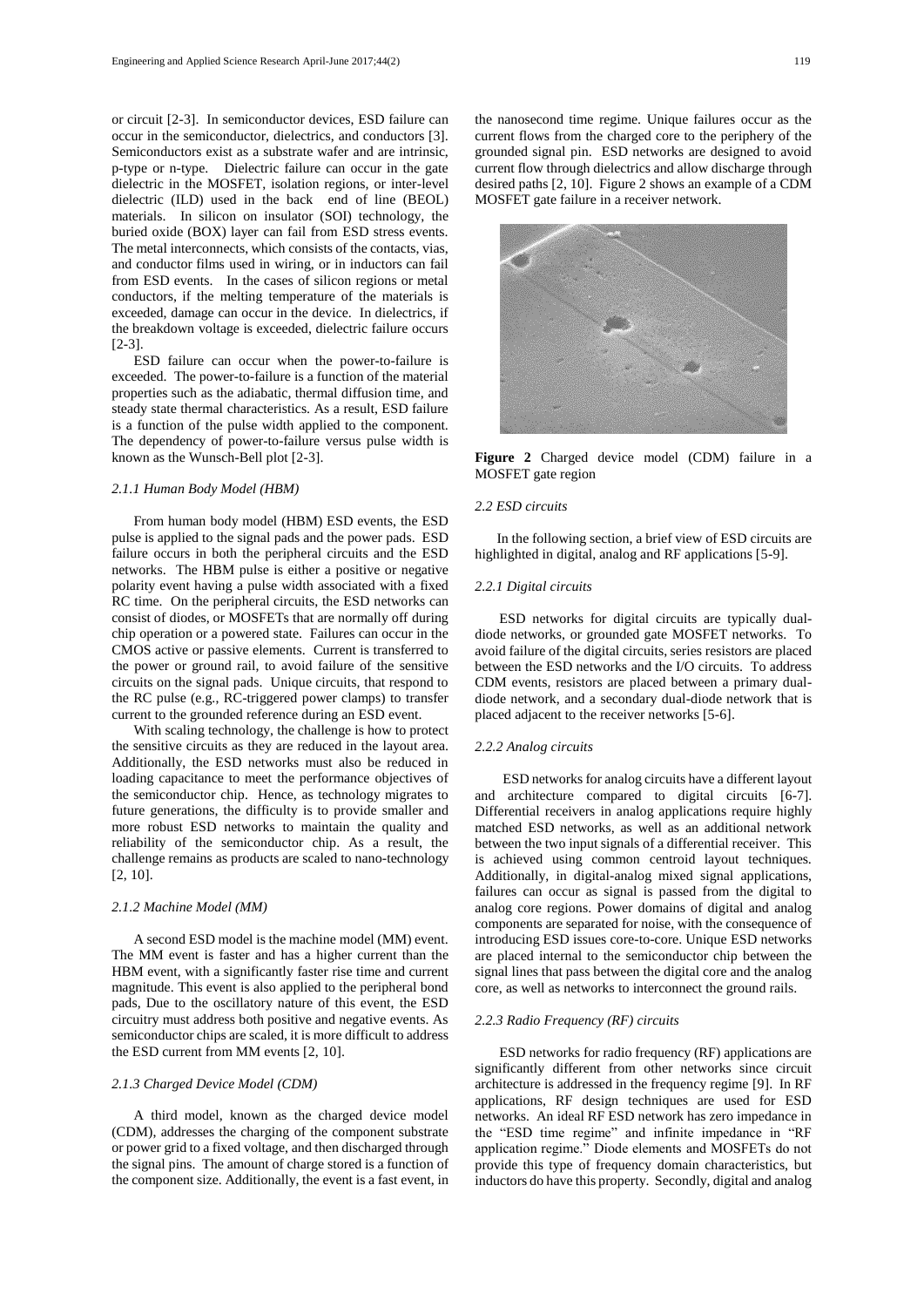ESD solutions incorporate resistor elements for ballasting and buffering of ESD currents. From an RF perspective, resistors elements generate noise and are undesirable in their frequency domain characteristics. As a result, inductor-diode and inductor-MOSFET concepts exist. Additionally, RF circuitry is significantly different, utilizing bipolar junction transistors (BJT), hetero-junction bipolar transistors (HBT) and RF MOSFETs.

 For noise isolation, the power domains of the digital, analog and RF cores are separated. From an RF perspective, RF coupling of the domains hampers RF circuit stability and other RF parameters. Hence, there is a tradeoff between ESD robustness and RF coupling between the power domains [6- 9].

### *2.3 ESD design discipline*

 The ESD design discipline is distinct from circuit design, utilizing many different concepts normally not practiced by circuit designers. Additionally, ESD design layout for digital, analog and RF design incorporate different techniques that are best suited for ESD protection and the application design style.

 ESD digital design practice incorporates the following [5]:

- Device Response to External Events ESD circuit respond to the ESD pulse events
- Alternate Current Loops Establishment of current paths through the power grid to avoid the devices in the signal path
- Switches devices that turn on during an ESD event to allow current through the alternate current loop
- Decoupling of Current Paths decoupling of the current flow through the signal path
- Decoupling of Feedback Loops decoupling of feedback loops that lead to failure
- Decoupling of Power Rails decoupling of power rails that contain sensitive circuitry
- Local and Global Distribution distribution of the current through parallel elements and paths to reduce the current in any given circuit element
- Use of parasitic elements for ESD solutions
- Buffering preventing current flow through a given path using resistors, inductors or other elements
- Ballasting a technique to distribute current through parallel elements
- Unused Sections of a Semiconductor Device, Circuit or Chip Function - using circuitry for ESD that is not being used for a functional purpose
- Impedance Matching between Floating and Non-Floating Networks - matching of elements to current flows evenly through different parallel networks
- Unconnected Structures use of structures that are not being utilized for functional operation
- Utilization of "Dummy Structures" and Dummy Circuits - use of circuits to provide improved impedance matching and improved distribution of current

ESD analog design practice additionally incorporates the following [7]:

- Common Centroid Design design layout to prevent mismatch in ESD circuits and I/O
- Corner Utilization for ESD Power Clamps placement of ESD power clamps in regions where it

is not desirable or restricted from use for analog circuits

- Digital VSS-to-Analog VSS ESD Networks ESD networks placed between the ground connections to allow a current path between all pin-to-pin and pinto-rail combinations
- Signal Path Internal ESD Networks placement of ESD elements on signal lines between drive circuits of a digital core, and the receivers of an analog core

ESD RF design practice additionally incorporates the following [9]:

- Frequency Domain ESD ESD elements that have no impedance below the operational function range of an RF network, and infinite impedance during RF operation
- Inductor Utilization use of inductors to utilize low impedance at low frequency and infinite impedance at high frequency
- LC Tank Resonance use of the resonant frequency of an LC tank matched to the functional application frequency for ESD networks
- Narrow Band ESD Circuits a signal tuned frequency ESD for narrow band circuits
- Broadband ESD Circuits a multi-stage ESD network that utilizes distribution techniques to lower impedance at low frequencies
- Inductive Isolation use of inductors to isolate circuitry
- Component Substitution replacement of passive capacitors for conducting circuit elements (e.g., diodes)
- Robust RF Passive Elements RF passives customized for improved ESD protection

### *2.4 ESD testing*

ESD testing to simulate ESD events, and evaluate the ESD robustness of components and systems for quantification of the reliability and quality is a critical part of the ESD discipline [10]. Today, there is commercial test equipment available to evaluate many types of ESD phenomena (Figure 3).



**Figure 3** Commercial wafer level ESD test system

# *2.4.1 Human body model*

 Human body model (HBM) testing continues to evolve due to today's complexity, test time, and matrix issues. One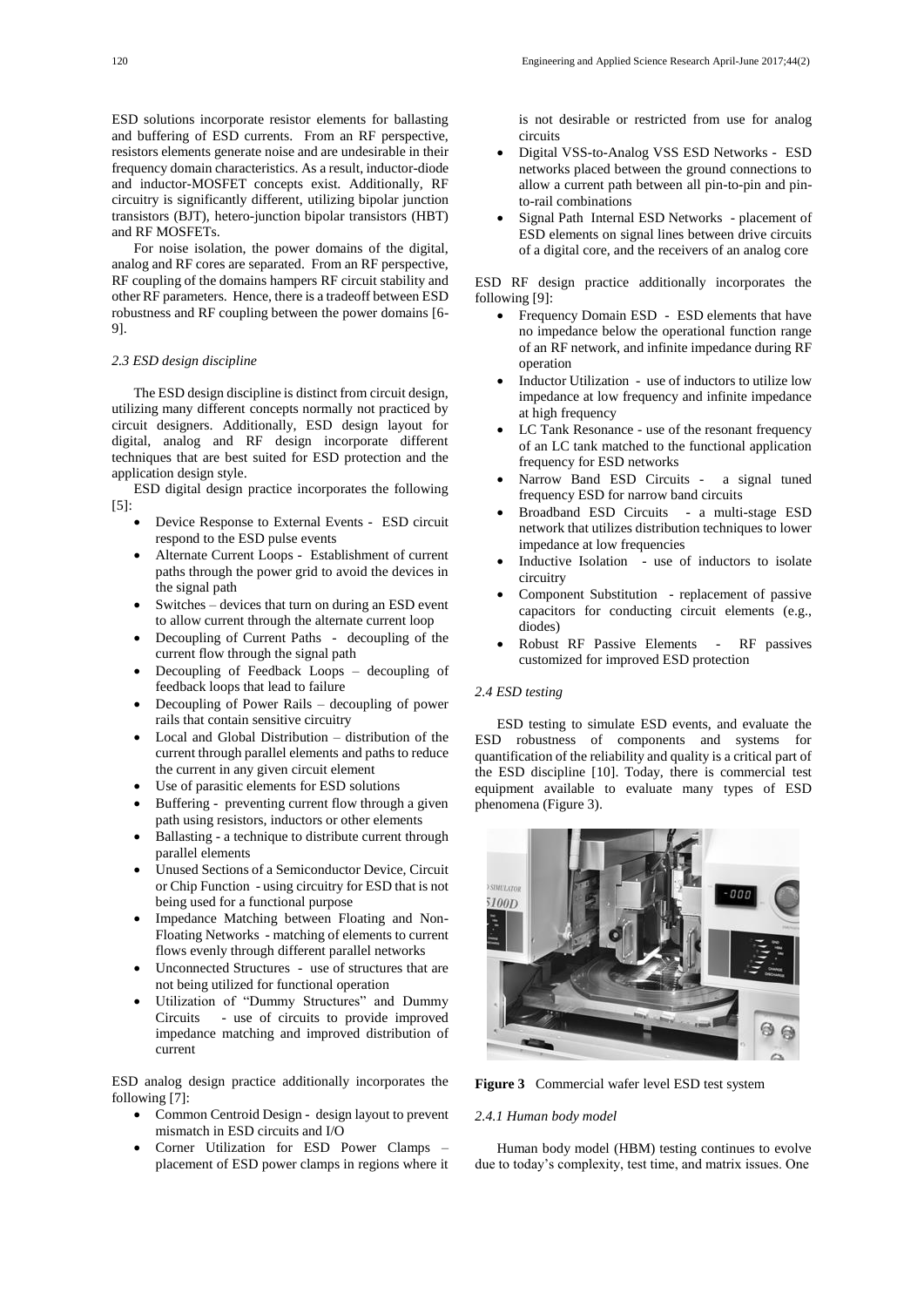of the key changes is the focus on the pin combinations. Continued problems with the switching matrix between the pins are leading to questions to whether it should be simplified. HBM testing may evolve into a simple two pin test without the complexity of today's specifications [10].

### *2.4.2 Transmission Line Pulse (TLP)*

 Transmission line pulse (TLP) testing evaluates the responsiveness of a device, ESD networks and circuits to a pulse event with a fixed rise time and fixed fall time [10]. TLP measurements apply a 100ns pulse to a device under test (DUT). TLP measurements provide a TLP I-V characteristic of the DUT highlighting the trigger voltage, the holding voltage, the pulsed series on-resistance and the second breakdown current. The pulse width is chosen to mimic an HBM event energy equivalency. This was developed into a standard practice after the year 2000. Today, commercial test systems exist using this method.

### *2.4.3 Very Fast Transmission Line Pulse (VF-TLP)*

Very fast transmission line pulse (VF-TLP) testing evaluates the responsiveness of a device, ESD networks, and circuits to a faster pulse event with a fixed rise time and fixed fall time [10]. VF-TLP measurements apply a 10ns pulse to a device under test (DUT). Like the TLP measurement, the VF-TLP measurements provide a VF-TLP I-V characteristic of the DUT highlighting the trigger voltage, the holding voltage, the pulsed series on-resistance and the second Standardization of this method was completed after the TLP standard practice (i.e., after the year 2000). Commercial equipment also exists to apply this method.

#### *2.4.4 Human Metal Model (HMM)*

 The human metal model (HMM) is a new standard to address the use of a system-level waveform on a component [10]. The HMM standard uses the IEC 61000-4-2 standard pulse event with a high current fast peak. The uniqueness of this HMM standard is that only the pins that are ports of the external system are required to be tested. In this test, only the direct contact discharge is required. This standard was initiated by pressure from system developers to address the issue that the components failed in the systems when the IEC 61000-4-2 pulse was applied. System developers wanted to have the component survive a system-like test.

# *2.5 Electrical Overstress (EOS)*

 In recent years, there has been a resurgence of interest in electrical overstress (EOS) [4]. One of the reason is that it still remains the dominant cause of field failures. Secondly, significant advancements were made in ESD, yet the advancement of the state of the art for EOS has been not been as significant. For the next ten years, there will be continued focus on EOS in components and systems.

### *2.5.1 Electrical Overstress (EOS) failure mechanisms*

 Electrical overstress (EOS) failures include failures in the component and in the system [10]. Figure 4 is a plot showing the range of sources that cause electrical overstress.

The EOS sources can range from exceeding the safe operating area (SOA), product mismatch, to printed circuit board (PCB) design issues.

Component level EOS failures include those involving packaging material, packing leads, wire bonds, and onsilicon failures. On the printed circuit board (PCB), EOS failures can include PCB traces, PCB insulator films, and EOS protection elements.



**Figure 4** Electrical overstress (EOS) sources

#### *2.5.2 EOS circuits*

 EOS protection circuits can exist on-chip or on-board. EOS protection elements can be single direction or bidirectional. EOS protection elements can include Zener diodes, Schottky diodes, metal oxide varistors (MOV), resistors, fuse elements, anti-fuses, gas discharge tubes (GDT), to electrical circuit breakers. EOS protection elements can serve as a first stage of electrical protection to limit the current flowing into the component [10].

#### *2.5.3 EOS system level testing*

#### *2.5.3.1 Wunsch Bell power-to-failure plot generation*

 For evaluation of the EOS robustness, the Wunsch-Bell plot can be generated by applying various pulse widths from the adiabatic time scale to the steady state time scale [1-3, 10]. The EOS regime will extend from the time regime of 500ns to seconds. With the generation of the Wunsch-Bell plot, a universal power-to-failure plot is formed for the device, or circuit.

# *2.5.3.2 Long Duration Transmission Line Pulse (LD-TLP)*

 Long duration transmission line pulse (LD-TLP) testing evaluates the responsiveness of a device, ESD networks and circuits to a longer pulse event of interest to electrical overstress (EOS) development, research, and qualification [10]. LD-TLP measurements apply a 500ns pulse event to the device under test (DUT). Today, this method is neither a standard practice nor a standard test method. It is anticipated that standardization of the LD-TLP event will occur by 2020.

### *2.5.3.3 IEC 61000-4-2*

 System level testing utilizes a high current ESD gun that provides a specific pulse waveform [1, 10]. The established standard used for system level testing is known as the IEC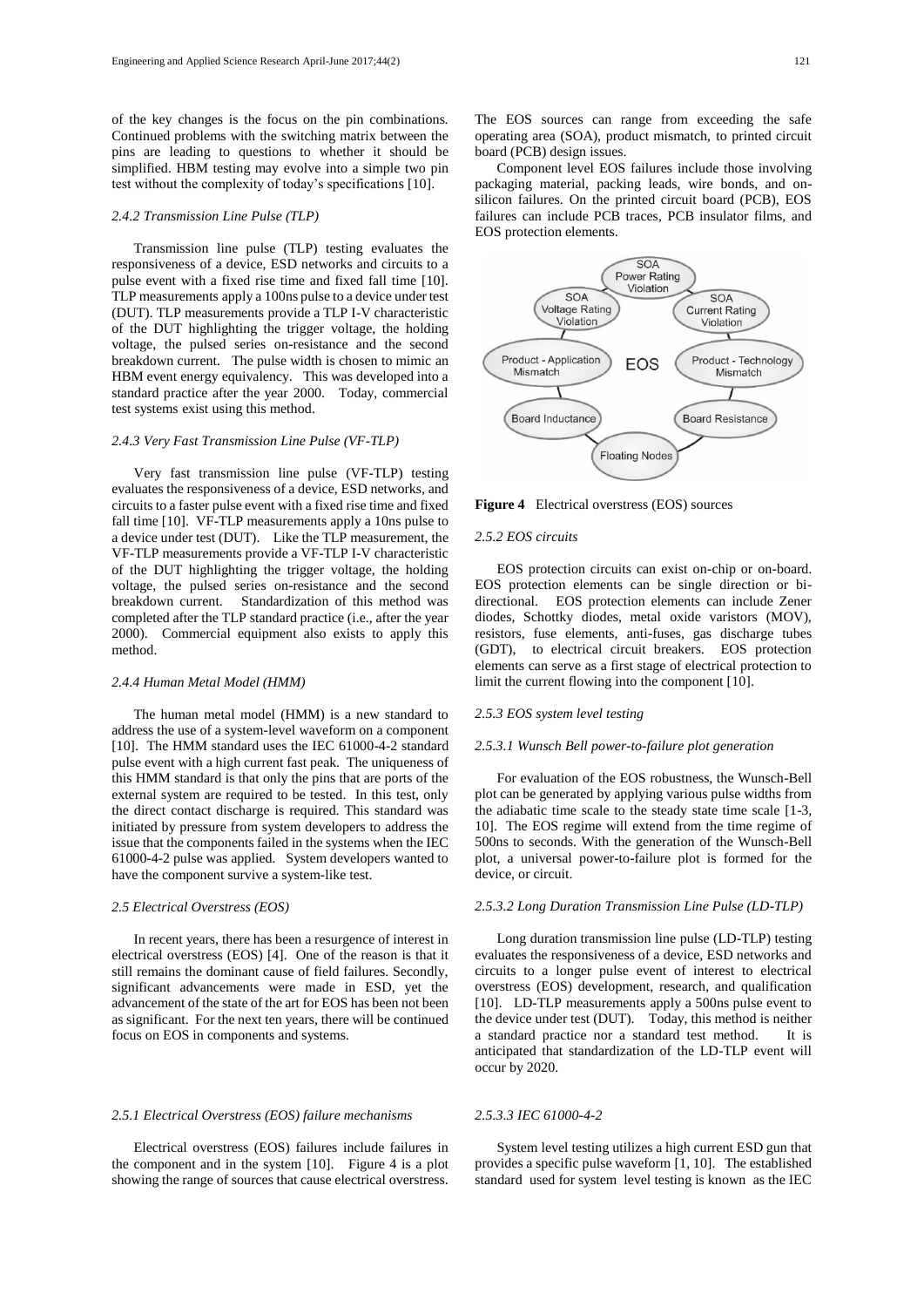

**Figure 5** IEC 61000-4-2 pulse waveform

61000-4-2 standard. This test can be provided as a direct contact or air discharge. The charge from the tip of the ESD gun provides a high current fast pulse, followed by a slower RC- HBM like event. The RC characteristic is due to the capacitor-resistor network contained within the ESD gun (Figure 5).

# *2.5.3.4 IEC 61000-4-5*

 System level testing for surge events is also important. An established standard used for transient surge system level testing is known as the IEC 61000-4-5 standard [1, 10]. This test provides an understanding of the response to such an event.

### *2.5.3.5 Cable Discharge Event (CDE)*

 Cables can lead to electrical overstress of systems. Cables act as charged transmission lines that can inject a pulse into a system. A cable discharge event (CDE) test method has been established [10]. This has been an issue in large computer systems for many years, but never established as a standard until recently. The growth of long UTP CAT5 and CAT6 cables in networks has lead to increased concern in recent years. Commercial test equipment exists for quantification and standardization of this testing.

### *2.5.3.6 Latchup*

Latchup is a form of electrical overstress (EOS) associated with initiation of parasitic pnpn structures within a CMOS semiconductor chip (Figure 6). Latchup failure occurs when a parasitic pnpn device is initiated by regenerative feedback, and the circuit undergoes a high current/low voltage state, followed by thermal breakdown. Latchup can be addressed by both design layout (i.e., spacing of critical dimensions) and semiconductor process solutions [11].

 As technologies advance, the critical spacing is decreased, and the substrate resistance is increased. Reduction of the spacing between a PFET and an NFET devices leads to increased parasitic bipolar current gain, leading to a higher regenerative feedback between the parasitic pnp and npn. A lowering of the substrate doping concentration leads to increased shunt resistance, lowering the latchup robustness of the npn transistor (allowing the transistor to undergo a forward active state). A semiconductor process solution to prevent latchup with CMOS technology scaling is the use of a buried guard ring (BGR) structure consisting of a heavily doped buried layer (HDBL) and low resistance shunt. This structure lowers the parasitic bipolar current gain, as well as lowering the substrate resistance shunt.



**Figure 6** Latchup propagation in a semiconductor chip

#### *2.5.4 EOS design*

### *2.5.4.1 Component level design*

Component EOS design practices include on-chip EOS protection elements, EOS-ESD co-synthesized circuits, as well as interconnect wiring that can avoid failure during EOS events. This can include wider wiring connections from bond pad-to-protection network, and expanded width of the power and ground interconnections.

## *2.5.4.2 Printed Circuit Board (PCB) design*

 Printed circuit board (PCB) design practices can be integrated into the printed circuit board for mitigating and minimizing electrical overstress (EOS) implications. This can be achieved by both design of PCB ground planes and traces, as well as PCB component placement [4, 10]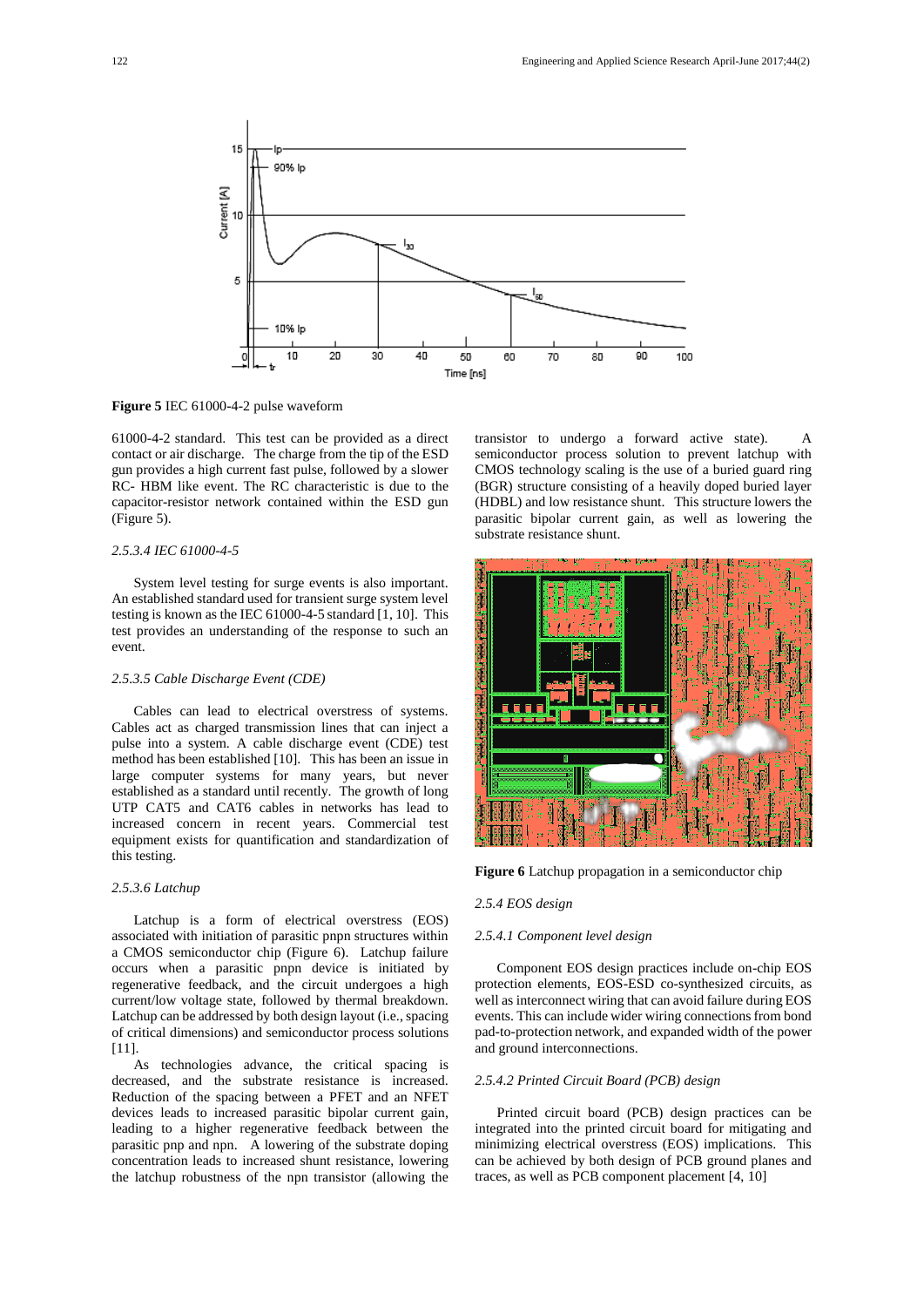

**Figure 7** ESD-EMC sensitivity of scanning method comparison of two products



**Figure 8** ESD-EMC scan of a printed circuit board (PCB) highlighting sensitivity to electromagnetic interference (EMI)

### *2.5.4.3 EOS-ESD Co-design*

 Historically, ESD development was performed on components, and EOS development applied to systems were evaluated independently. Recently it was acknowledged that components can lead to system failures and ESD solutions can lead to EOS system level failures. As a result, there is a growing interest in EOS-ESD co-design of the component ESD strategy, as well as the EOS system level strategy [4, 12].

## *2.5.4.4 ESD-EMC scanning methodologies*

 Understanding of the effect of electromagnetic noise on systems and determining the regions of sensitivity was historically difficult. New scanning methods have been developed for product development to determine the regions of sensitivity in components and populated printed circuit boards. Figure 7 shows a comparison of two products mounted on the same printed circuit board. A local EM pulse is placed over the populated printed circuit board to evaluate the system disturbance.

Evaluation of EMC issues in printed circuit boards can be done by visualizing the locations where EMI can enter the system. In the design of printed circuit boards, the ground

planes between analog and digital domains can lead to locations where noise can penetrate into the system. Figure 8 is an example of an EMC scan of a printed circuit board, highlighting the locations of noise entry into the system.



**Figure 9** Current reconstruction electromagnetic signal scanning technique